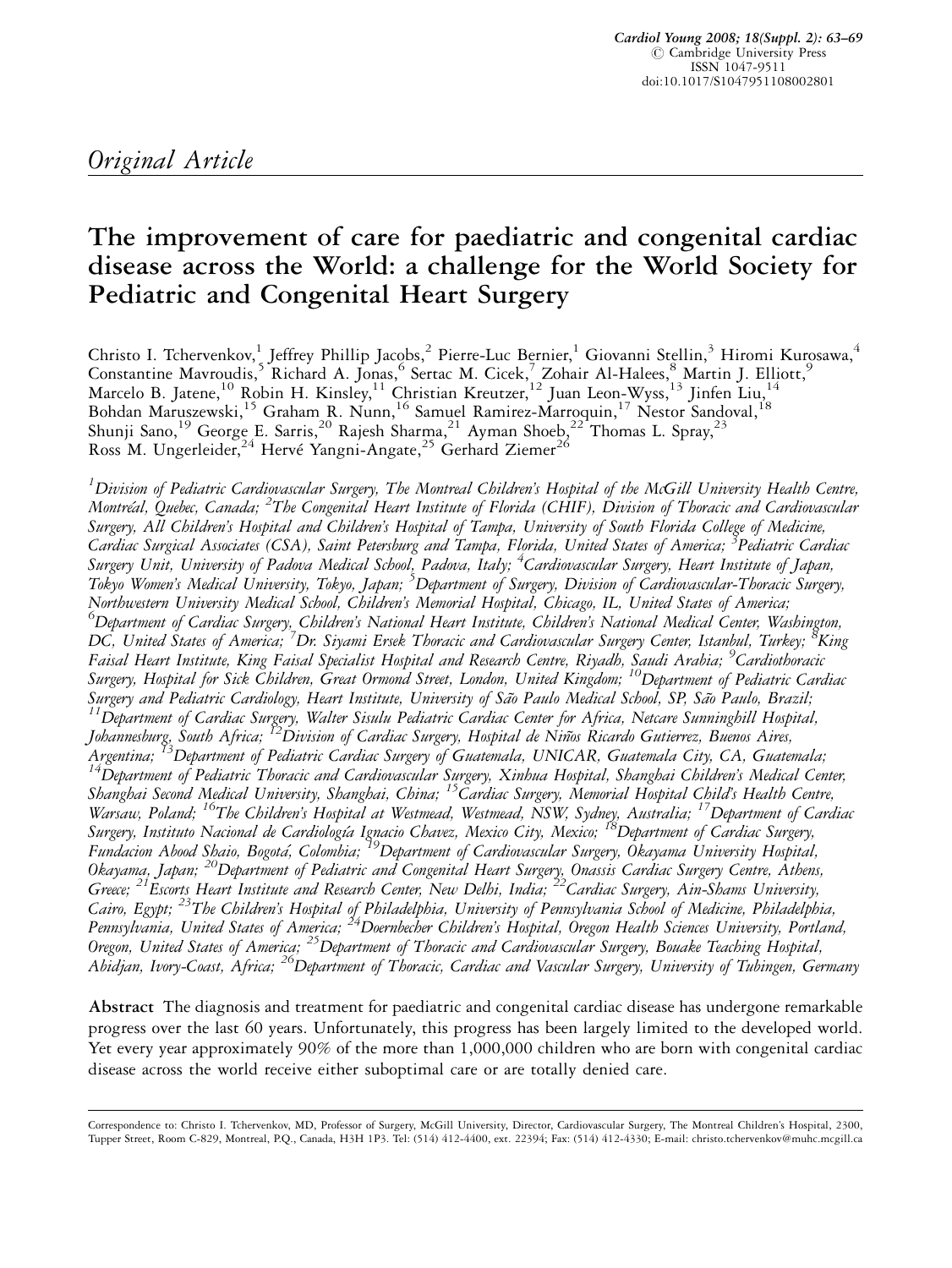While in the developed world the focus has changed from an effort to decrease post-operative mortality to now improving quality of life and decreasing morbidity, which is the focus of this Supplement, the rest of the world still needs to develop basic access to congenital cardiac care. The World Society for Pediatric and Congenital Heart Surgery [http://www.wspchs.org/] was established in 2006. The Vision of the World Society is that every child born anywhere in the world with a congenital heart defect should have access to appropriate medical and surgical care. The Mission of the World Society is to promote the highest quality comprehensive care to all patients with pediatric and/or congenital heart disease, from the fetus to the adult, regardless of the patient's economic means, with emphasis on excellence in education, research and community service.

We present in this article an overview of the epidemiology of congenital cardiac disease, the current and future challenges to improve care in the developed and developing world, the impact of the globalization of cardiac surgery, and the role that the World Society should play. The World Society for Pediatric and Congenital Heart Surgery is in a unique position to influence and truly improve the global care of children and adults with congenital cardiac disease throughout the world [http://www.wspchs.org/].

Keywords: Congenital heart disease; globalization; outcomes; complexity; complications; surgical outcomes; registry; database; cardiac surgery; results of treatment

THE WORLD SOCIETY FOR PEDIATRIC AND CONgenital Heart Surgery is in a unique position<br>to influence and truly improve the global care<br>of children and adults with congenital cardiac genital Heart Surgery is in a unique position to influence and truly improve the global care of children and adults with congenital cardiac disease throughout the world [http://www.wspchs. org/]. The care of the child and adult with congenital cardiac disease has undergone remarkable progress in the last 60 years. Even the most complex cardiac malformations can now be treated with real optimism for the future. In recent years, the focus has been on improvement of the quality of care, not only in the early period just after intervention, but also the long term outcome of the patients, with increasing focus on the adults with congenital cardiac disease.

Unfortunately, this progress has been largely limited to the developed world. Yet every year approximately 90% of more than 1,000,000 children born with congenital cardiac disease across the world receive either suboptimal care or are totally denied care. The World Society for Pediatric and Congenital Heart Surgery [http://www.wspchs. org/] was established in 2006.

The Vision of the World Society is that every child born anywhere in the world with a congenital heart defect should have access to appropriate medical and surgical care.

The Mission of the World Society is to promote the highest quality comprehensive care to all patients with pediatric and/or congenital heart disease, from the fetus to the adult, regardless of the patient's economic means, with emphasis on excellence in education, research and community service.

In this article, we present the following topics:

- <sup>&</sup>gt; an overview of the global epidemiology of congenital cardiac disease,
- <sup>&</sup>gt; the current and future challenges to improve care in the developed and developing world,
- the impact of the globalization of cardiac surgery and the opportunity it presents, and
- the role that the World Society should play in leading the way for the improvement of care for children and adults with congenital cardiac disease across the world and the education of the health care professionals providing that care.

## Global epidemiology of congenital cardiac disease

Globally, approximately 130 million babies are born every year. Of these babies, about 4 million die in the neonatal period, that is in the first 30 days of life. Of those deaths, 99% occur in low-income and middle-income countries.<sup>1</sup> According to various reports, about 7% of those fatalities are attributable to congenital malformations, most of them cardiac.<sup>2</sup>

It is said that congenital cardiac disease affects approximately 1 in 125 live births. Consequently, approximately 1 million babies are born each year with congenital cardiac disease. Nine out of 10 of those newborns are born in areas of the globe where appropriate medical care is either inadequate or unavailable. From the 280,000 babies who die each year from a congenital cardiac anomaly in the neonatal period, more than 250,000 are not offered the care that has been developed over the past 60 years and that has allowed cardiac surgeons and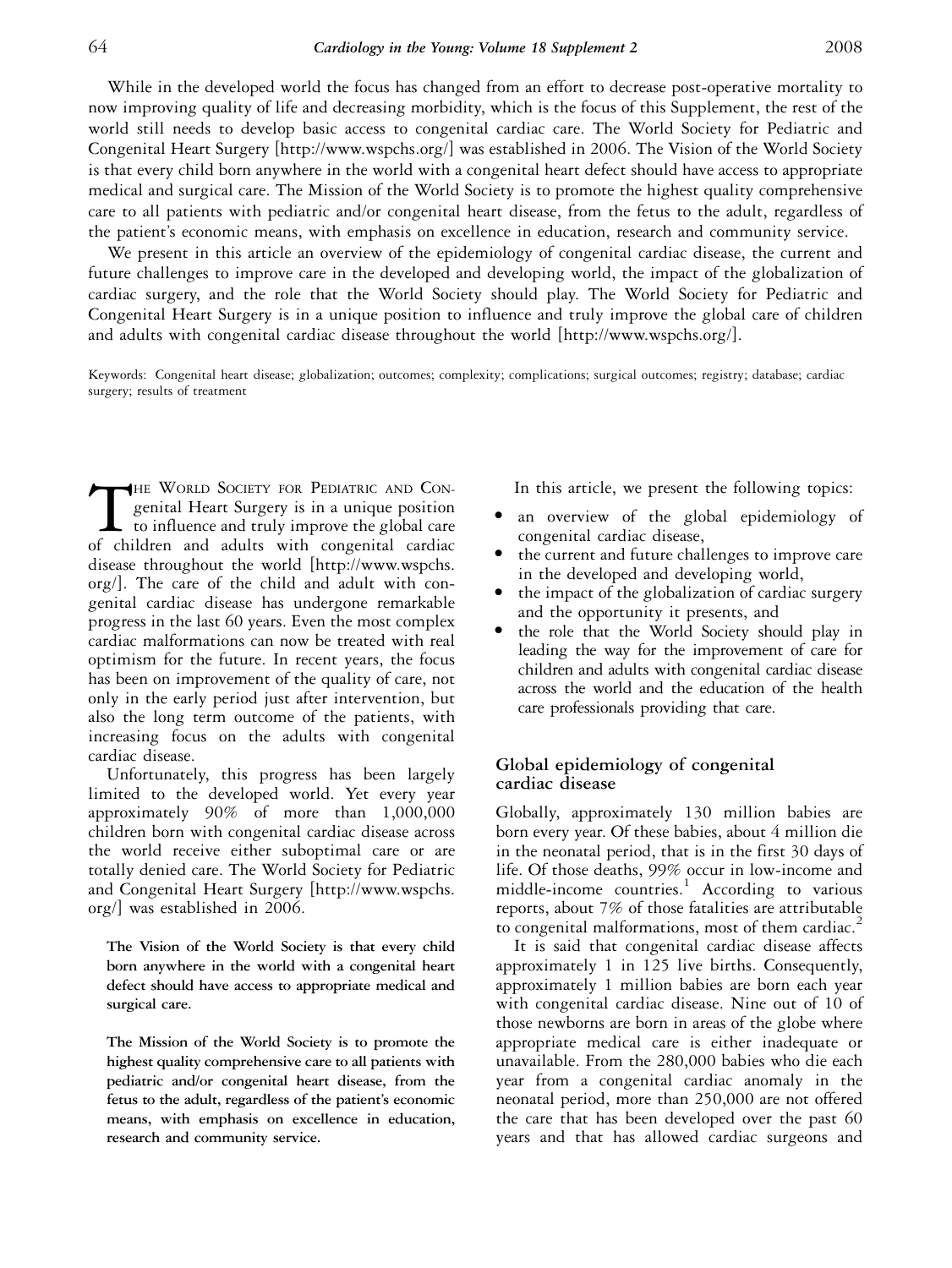cardiologists around the world to save millions of lives, very often with fairly simple measures. $2$  One can also learn much and understand the consequences of this disparity in cardiac care when reviewing the natural history of frequent congenital cardiac lesions. For example, individuals with large atrial septal defects face a risk of mortality of 5–15% before the age of 30 years. Similarly, the presence of a patent arterial duct is associated with a 30% risk of mortality before the age of one year and a 42% risk of death before 45 years of age. Of all the individuals born with tetralogy of Fallot with pulmonary stenosis, 25% will die within their first year of life if left untreated. Respectively, 40%, 70%, and 95% will be dead by the age of 3, 10, and 40 years. Looking at more complex pathologies, transposition of the great arteries is associated, all varieties considered, with a 45%, 85%, and 90% mortality at one month, 6 months, and one year respectively. Finally, hypoplastic left heart syndrome, which is the fourth most common congenital cardiac defect, results in the mortality of most neonates within one to two weeks of birth, and survival beyond 6 weeks of age is unusual.<sup>3</sup> Those mortality rates are significant, but do not give an accurate description of the suffering children and young adults with congenital cardiac disease face in regions of the world where medical and surgical treatments are of difficult access. Indeed, the morbidity of unrepaired congenital cardiac disease has not been accurately assessed and quantified. Therefore, one must consider with equal importance the decreased quality of life they face with multiple potential complications:

- frequent pulmonary infections,
- a high risk of bacterial endocarditis,
- the impact of polycythemia for the unrepaired cyanotic lesions,
- the risk of neurological events, and
- the impairment and decreased functional status.

While we know that certain agents cause congenital cardiac defects, it is recognized that most cases are idiopathic or infrequently attributable to known genetic syndromes. In addition to the congenital malformations, low-income and middle-income countries have to deal with the significant burden of acquired cardiac disease in children. Indeed, while the mortality rates associated with rheumatic heart disease has dropped to just above 0% since the 1960s in developed countries, developing countries face a different situation. Chronic rheumatic cardiac disease is considered to exist in approximately 30 million children and young adults around the world. Estimates show that 90,000 patients die from this ailment each year. $4,5$  Also, Chagas disease is endemic throughout much of Mexico, Central America, and

South America, where an estimated 8 to 11 million people are infected. During the chronic phase of the disease, about 30% of the infected individuals develop severe cardiomyopathy resulting in approximately 13,000 deaths per year worldwide. $6$  Although there has been little focus on the global epidemiology of paediatric and congenital cardiac disease, it takes on increased importance if one is to improve care across the world.

## Improvement of quality of care in the developed world

As previously mentioned, cardiac surgery as a whole, and also congenital and paediatric cardiac surgery more specifically, have evolved greatly over the past 60 years. From its spectacular beginning, thanks to the courage and innovation of pioneers such as Alfred Blalock, John Heysham Gibbon Jr, C. Walton Lillehei, John W. Kirklin, and others, the development of the heart-lung machine and the refinements of surgical techniques have resulted in the ability to repair the vast majority of congenital cardiac malformations with significantly improved outcomes. From the early repairs of simple lesions such as atrial and ventricular septal defects, to the more complex repairs of tetralogy of Fallot and transposition of the great arteries, to the previously hopeless lesions such as hypoplastic left heart syndrome, the results have steadily improved, and patients previously facing either death or a life burdened by unrepaired congenital cardiac disease, can now look forward to a productive life of good quality.

These improvements have come from an accurate understanding of the anatomy and physiology of the various cardiac malformations, great advances in diagnostic modalities, vastly improved perioperative care by the paediatric cardiac anaesthetists and intensivists, and improvement of perfusion and monitoring techniques and equipment. The various health care professionals have ably supported the work of the paediatric and congenital cardiac surgeons in a spirit of cooperation and teamwork. This collaborative effort of multiple subspecialties has resulted in the dramatic decrease in surgical mortality in most programs to low levels even for the most complex cardiac malformations. Assessment and improvement of quality and outcomes has dominated discussions in the last decade, with multiple ongoing closely related projects: $7-21$ 

- <sup>&</sup>gt; international efforts to standardize the scientific language for congenital cardiac disease and the establishment of the International Pediatric and Congenital Cardiac Code [http://www.ipccc.net/],
- the establishment of continental multi-institutional databases, such as the Databases of The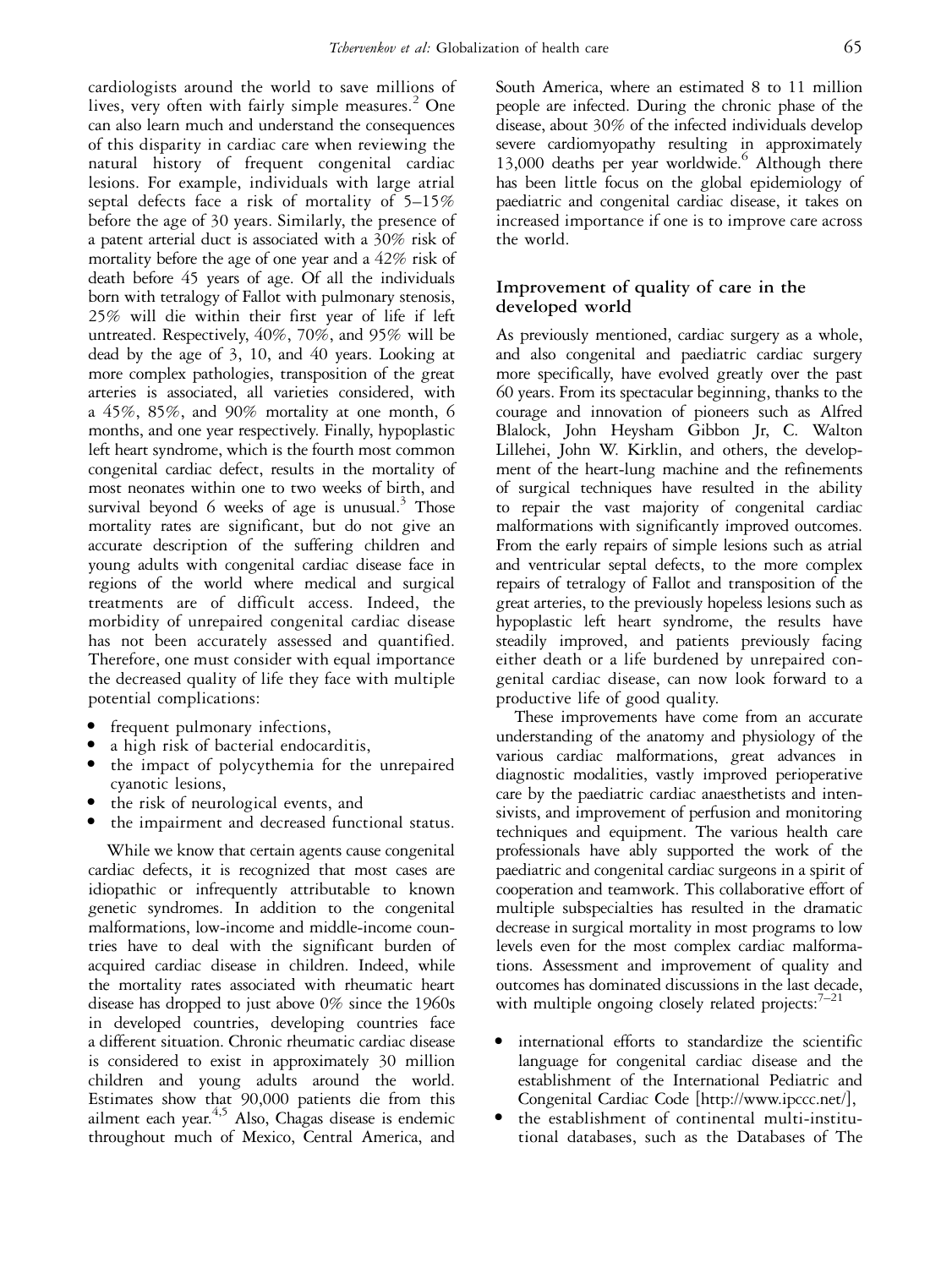Society of Thoracic Surgeons [http://www.sts. org/] and The European Association for Cardio-Thoracic Surgery Congenital Heart Surgery [http://www.eacts.org/],

- <sup>&</sup>gt; the development of complexity stratification and risk assessment for congenital cardiac disease with the Risk Adjustment for Congenital Heart Surgery-1 method and the Aristotle Complexity Score [http://www.aristotleinstitute.org/], and
- data verification and validation processes.

Those efforts have been very helpful for the analysis and improvements of our surgical outcomes and for the assessment of quality.

All this progress in the developed world has resulted in a much lower rate of mortality for paediatric and congenital cardiac surgery to approximately 4 percent, with as many as 96 percent of the children born with congenital cardiac disease now surviving and looking forward to a fruitful life. The low rate of mortality in most programs in the developed world has resulted in a shifting focus towards better understanding of complications following procedures, either surgical operations or percutaneous interventions. The decrease of complications, particularly those that leave residual and long-term disabilities, is becoming the increasing focus of research about outcomes in paediatric and congenital cardiac surgery and related specialties, and is the topic of this historic supplement produced by The Multi-Societal Database Committee for Pediatric and Congenital Heart Disease.

## Improvement in quality of care in the developing world

For obvious reasons of lack of resources, the development of paediatric and congenital cardiac surgery has been late, slow and erratic in most developing countries. Many reasons exist to explain this unfortunate situation:

- competing priorities,
- poor structural organizations,
- lack of financial resources,
- lack of trained personnel, and
- absence of stable training and education infrastructure.

While some countries have succeeded in developing surgical programs to treat congenital cardiac disease, most children born with a cardiac malformation still do not have access to appropriate medical and surgical care.

The sporadic provision of care in developing countries has been through multiple approaches. Some regions have benefited from ''surgical missions'' of fully trained congenital cardiac surgeons, cardiologists,

anaesthesiologists, intensivists, perfusionists, nurses, and other professionals, providing on-site care at various intervals. Others received medical attention through the pro-bono treatment of patients transported from their countries of origin to developed countries in the Americas or Europe. Finally, some areas have seen the establishment of cardiac centres after the local training of their healthcare professionals or their return from instruction abroad. By and large these efforts have so far had a minimal impact in the numbers of children treated compared to the overall needs.

Innovative unique solutions are required. An example is the Walter Sisulu Pediatric Cardiac Centre for Africa which, through local philanthropy and the involvement of Nelson Mandela as its patron, has managed to provide cardiac operations for several hundred children from Africa. The Centre's mission is not only up-to-date delivery of care, but also training and education of health care professionals for the continent of Africa.

The best model of international collaboration is unknown, but it seems that, in terms of sustainability, the optimal strategy should involve the training and education of the local teams. Surgeons, cardiologists, anaesthesiologists, intensivists, perfusionists, nurses, and other professionals trained abroad infinitely enrich their countries upon their return. However, a serious problem is the lack of retention due to the poor local infrastructure and the absence of a critical mass of health care professionals, which further exacerbates the vicious circle. The various models of international collaboration that exist need to be evaluated for their efficiency. The best models need to be supported, encouraged and expanded. Models of cooperation that are inefficient, waste resources, and do not result in the sustainable education and training of the local teams, need to be discouraged and discontinued. The global improvement of care for patients with paediatric and congenital cardiac disease will require the systematic mobilization of health care professionals in a spirit of cooperation and teamwork.

## The globalization of cardiac surgery

The world is shrinking. This fact is true in multiple areas: trade, technology, culture, media, economics and politics. Medicine is not escaping this trend towards globalization. Due to the technological revolution, it is easier than ever to communicate at anytime of the day or night with a colleague from across the world. This ease of communication obviously promotes opportunities for networking and exchanges of ideas that were not available until recently. This globalization is also materializing through the increasing uniformity of surgical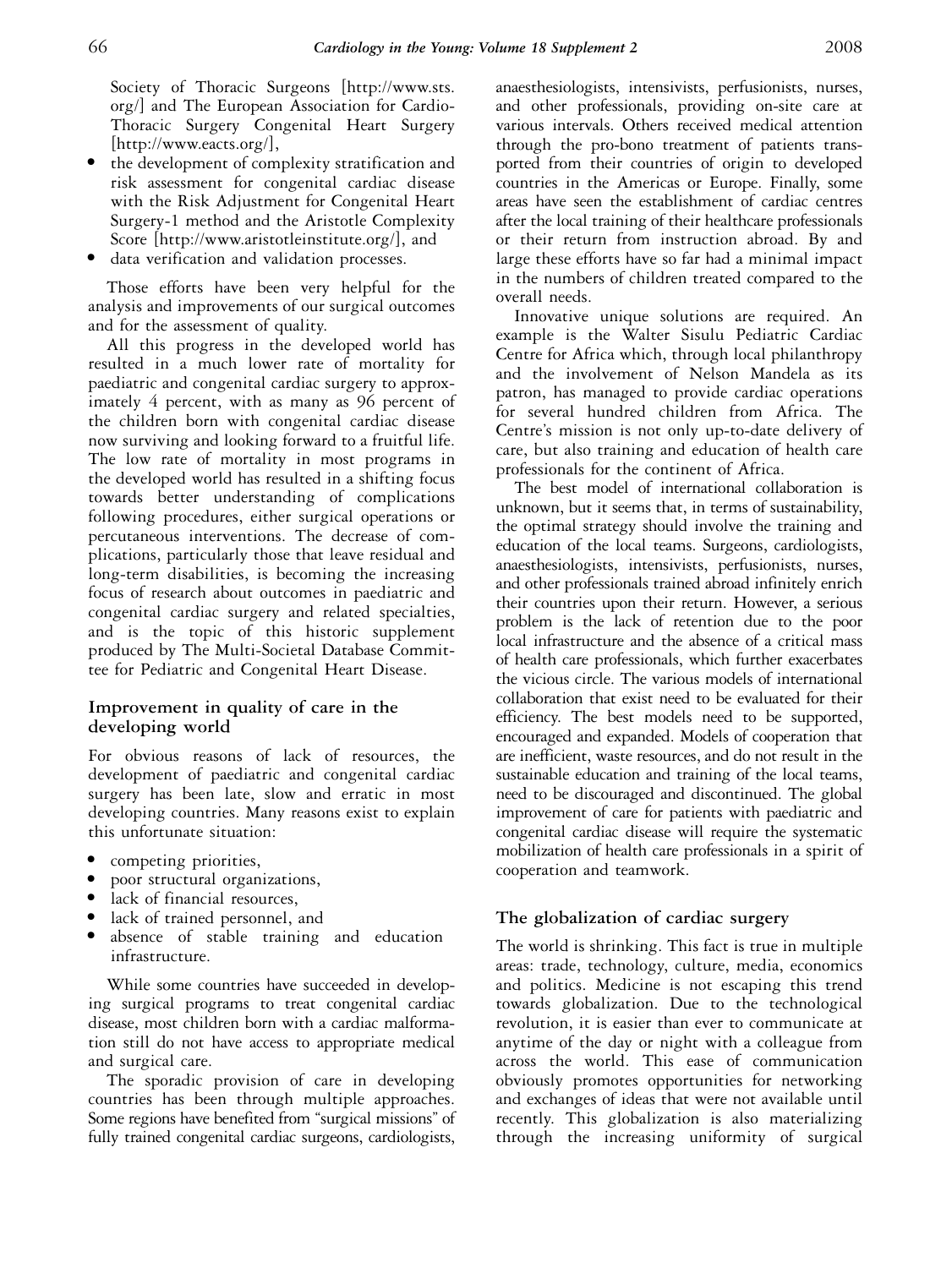approaches and techniques. This development has been allowed partly through the creation of large cross-continental databases. This trend is far from its apogee and will likely be part of the solution to the inadequacies of congenital and paediatric cardiac surgical care in large areas of our world.

In his Presidential Address to the American Association for Thoracic Surgery in 2006, Richard A. Jonas presented an overview of the impact of the globalization of cardiac surgery, and talked about the risks, rewards, and responsibilities in that process. We encourage everyone to read this very timely and inspiring Presidential Address published in the Journal of Thoracic and Cardiovascular Surgery.<sup>22</sup> The fact of the matter is that the global improvement of care for children and adults with congenital cardiac disease is the shared responsibility of both the developed and the developing world.

## The role of the World Society for Pediatric and Congenital Heart Surgery

The World Society for Pediatric and Congenital Heart Surgery was established in 2006. The Vision of the World Society is that every child born anywhere in the world with a congenital heart defect should have access to appropriate medical and surgical care. The Mission of the World Society is to promote the highest quality comprehensive care to all patients with pediatric and/or congenital heart disease, from the fetus to the adult, regardless of the patient's economic means, with emphasis on excellence in education, research and community service. The World Society held a highly successful inaugural meeting in Washington, D.C., in May 2007, which was attended by 385 delegates from 61 countries. During the Presidential Address, the President of the World Society, Christo I. Tchervenkov, from Montreal, Canada, presented his vision for the role of the World Society, and talked about the key elements for the global improvement of care. President Tchervenkov coined the phrase ''Medicine of RESPECT'' or ''Medicine of Responsible Education Sustained through Partnership, Empowerment, Care and Commitment, and Teamwork and Trust'' as the basis of the necessary paradigm shift for the 21st century.<sup>23</sup>

The World Society for Pediatric and Congenital Heart Surgery is in a unique position to truly improve care for paediatric and congenital cardiac disease across the world. Indeed, the World Society is the largest society for paediatric and congenital cardiac surgery in the world with more than 500 members from close to 70 countries and its potential for playing a defining role in the global improvement of care is significant. The vision and mission of the World Society are being pursued by working towards clearly defined objectives in the following domains:

- patient care,
- training and education,
- research, and
- community service.

In the area of patient care, the World Society hopes to promote the professional and educational development of surgeons specializing in, and practicing, paediatric and congenital cardiac surgery across the world, as well as the dissemination of informational support to patients, parents of patients, families of patients, and health care professionals, working in collaboration with societies such as The International Society for Nomenclature of Paediatric and Congenital Heart Disease (ISNPCHD) [http://www.ipccc. net/]. It also wants to develop global standards for the training and education of paediatric and congenital cardiac surgeons, and for the practice of paediatric and congenital cardiac surgery across the world. Finally, its members, originating from all areas of the globe, will form a forum for the respectful exchange of knowledge in the form of scientific meetings and publications across the world. In terms of research, the World Society wants to encourage basic and clinical research in paediatric and congenital cardiac surgery across the world with emphasis on long-term and regional outcomes and to organize and maintain a global database on operations and outcomes built upon extant continental databases. This database should be multi-disciplinary and all-inclusive, containing data on preoperative parameters, interventional procedures or surgeries, as well as long-term follow-up.

Finally, and maybe most importantly, the World Society aims to promote collaboration across medical and surgical subspecialties and is working hard to facilitate the establishment of a multisocietal Global Organization for Pediatric and Congenital Heart Disease. In Figures 1 and 2, we demonstrate the logical hierarchical structure and relationship between various related organizations.

The World Society wants to establish and maintain an accurate database of paediatric and congenital cardiac surgeons and programs across the world and facilitate mentorship between surgeons and centres. It will also work towards facilitating fundraising across the world for paediatric and congenital cardiac surgery in order to achieve its goals, particularly in areas of need. This fundraising will be done partly by sensitizing governments and public organizations to the necessity to support and adequately fund paediatric and congenital cardiac surgery programs across the world. The World Society is also in a unique position to provide professional advice to global organizations regarding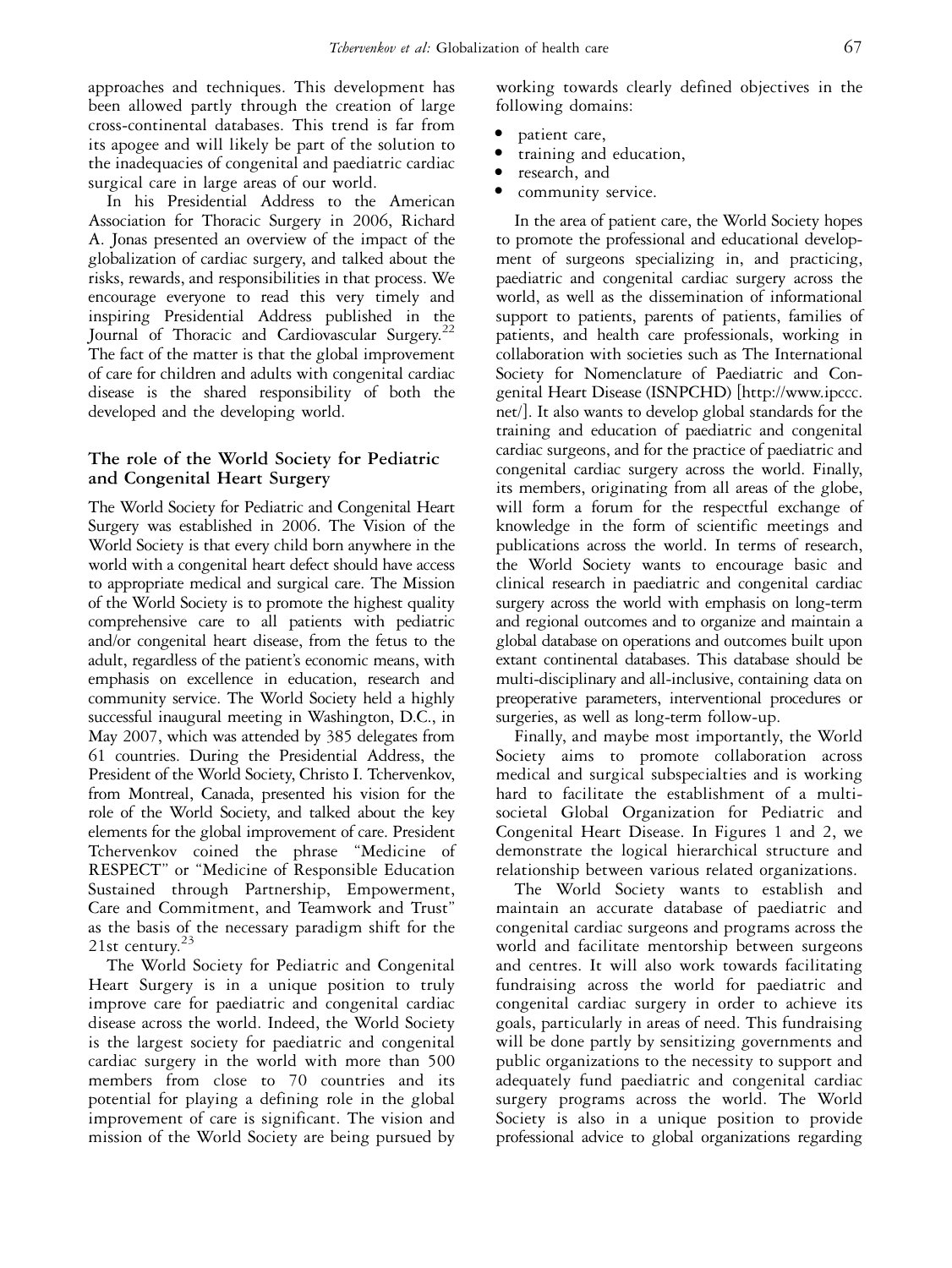

#### Figure 1.

The possible logical hierarchical structure and relationship between various related specialty organizations in a multisocietal Global Organization for Pediatric and Congenital Heart Disease. The Global Organization for Pediatric and Congenital Heart Disease can potentially function as an umbrella organization.



#### Figure 2.

The possible logical hierarchical structure and relationship between various related regional, national, and continental organizations, and The World Society for Pediatric and Congenital Heart Surgery. The World Society for Pediatric and Congenital Heart Surgery can potentially function as an umbrella organization.

issues pertaining to paediatric and congenital cardiac surgery, and interact as well as cooperate with existing continental organizations in the pursuit of its mission and its objectives.

The objectives and roles that the World Society for Pediatric and Congenital Heart Surgery has given itself are numerous and broad, and will likely have a real impact on the remaining 90% of children born with congenital cardiac disease who are not offered treatment. However, the process we have embarked on will be long and arduous and may be filled with many frustrations. It will not be a sprint, or even a marathon, but perhaps more of a long arduous triathlon. Nevertheless, we have taken the first few steps on this challenging and exciting journey.

## Conclusion

Pediatric and congenital cardiac surgery was born about 60 years ago and now has matured to a point

where it enjoys unprecedented successes with results barely conceivable only a few decades ago. Unfortunately, this success has been almost exclusively confined to the developed world. More than 90% of the 1 million children born with congenital cardiac disease in the world do not receive adequate care or are totally devoid of care. It is time to foster a major paradigm shift in the care for patients with paediatric and congenital cardiac disease and to extend a hand to those in the developing world. While continuing to make new scientific advances, a great portion of our efforts should now also be directed to extend the care to the rest of the children born with congenital cardiac disease in the remainder of the world. Such improvement in care can only come through the systematic organization of all health care providers across the world, based on Medicine of RESPECT, or the Respectful Education Sustained through Partnership, Empowerment, Care and Commitment, and Teamwork and Trust.<sup>23</sup> The World Society for Pediatric and Congenital Heart Surgery is in a unique position to lead the way in this seemingly daunting task.

## Acknowledgement

We thank The Children's Heart Foundation (http:// www.childrensheartfoundation.org/) for financial support of this research. We also thank The World Society for Pediatric and Congenital Heart Surgery (http://www.wspchs.org/) for financial support of this research. The financial support of the World Society for Pediatric and Congenital Heart Surgery to this Supplement of Cardiology in the Young has been possible through the generous donation of \$25,000 by the "Dr. Ivan C. Tchervenkov Memorial Endowment Fund'' of the Montreal Children's Hospital Foundation.

### References

- 1. Zupan J, Aahman E. Perinatal mortality for the year 2000: estimates developed by WHO. Geneva: World Health Organization, 2005.
- 2. Lawn JE, Cousens S, Zupan J, et al. 4 million neonatal deaths: When? Where? Why? Lancet 2005; 365: 891–900.
- 3. Kirklin JW, Barratt-Boyes BG. Cardiac Surgery, 2nd edition. Churchill-Livingstone, New York, 1993.
- 4. WHO: Rheumatic Fever and Rheumatic Heart Disease. WHO technical report series 2004.
- 5. American Academy of Pediatrics, Committee on Infectious Diseases. 2000 Red Book: Report of the Committee on Infectious Diseases. 25th ed. Pickering LK, (ed.). American Academy of Pediatrics, Elk Grove Village, IL, 2000.
- 6. Special Program for Research & Training in Tropical Diseases (TDR)-World Health Organization. Chagas Disease 2002. www.who.int/tdr/diseases/chagas/diseaseinfo.htm.
- 7. Franklin RCG, Jacobs JP, Tchervenkov CI, Béland M. Report from the Executive of The International Working Group for Mapping and Coding of Nomenclatures for Paediatric and Congenital Heart Disease: Bidirectional Crossmap of the Short